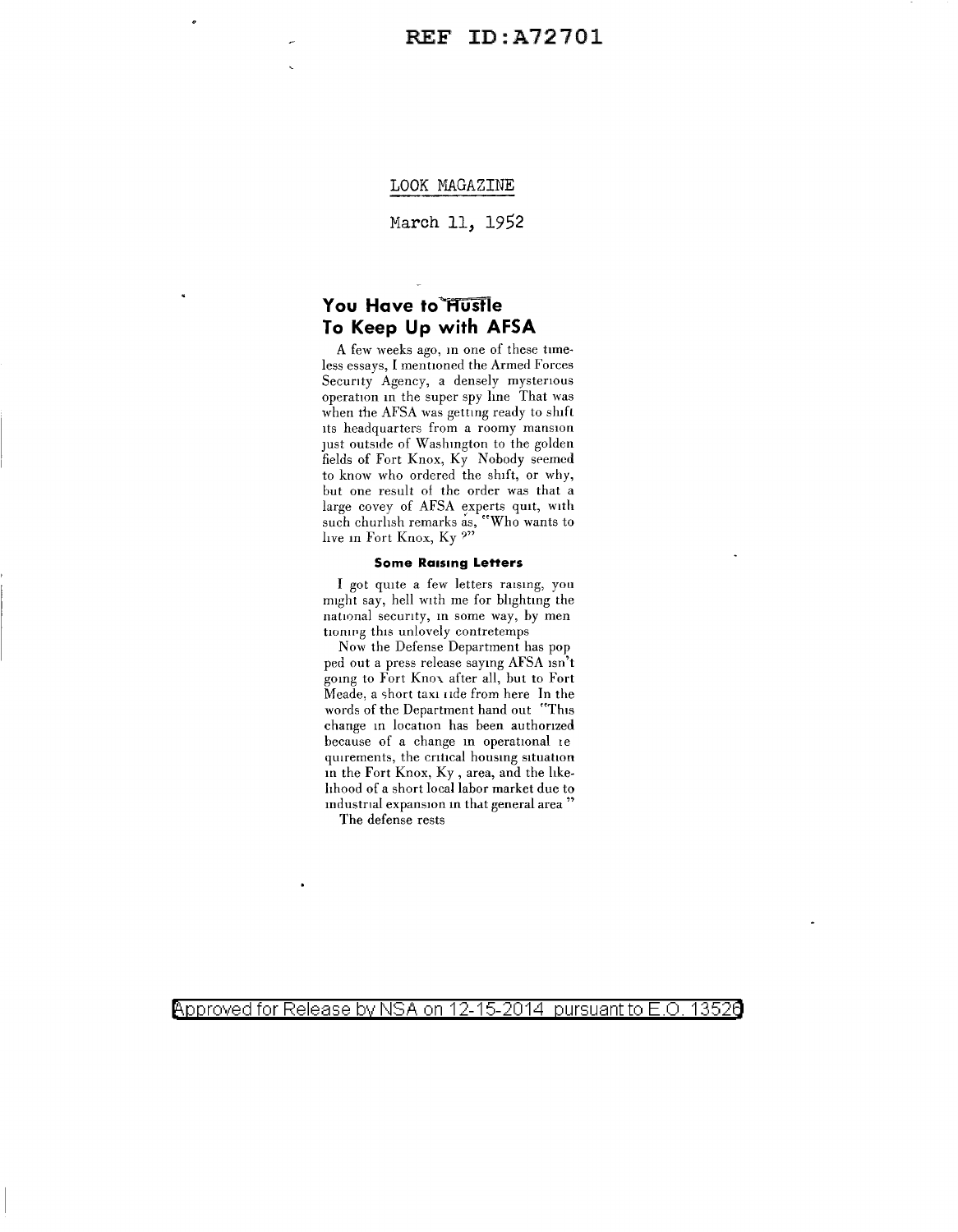| Cast Turner<br>$N$ OD)<br>ORGANIZATION AND LOCATION<br>DATE<br>S 5<br>$\mathbf{2}$<br><b>FILE</b><br><b>INFORMATION</b><br>3<br>NECESSARY<br><b>ACTION</b><br>NOTE NO<br>RETURN<br>$\boldsymbol{A}$<br>SEE 11E<br><b>JIGNATURE</b><br>In a recent talk with Mr. Kirby, in regard to<br>the MSA (FROD) units to be moved initially to Fort<br>Mands, I found that he is of the opinion: | MEMO ROWNG SLIP<br>1 NA 1E OR TITLE | NEI ER $\iota$ SE FOR APPTOLALS $\blacksquare$<br>CONCLREENCES OR SEMILS $CIO$ as<br><b>INITIALS</b> | CIPUULATE    |
|----------------------------------------------------------------------------------------------------------------------------------------------------------------------------------------------------------------------------------------------------------------------------------------------------------------------------------------------------------------------------------------|-------------------------------------|------------------------------------------------------------------------------------------------------|--------------|
|                                                                                                                                                                                                                                                                                                                                                                                        |                                     |                                                                                                      |              |
|                                                                                                                                                                                                                                                                                                                                                                                        |                                     |                                                                                                      | COOPDILATION |
|                                                                                                                                                                                                                                                                                                                                                                                        |                                     |                                                                                                      |              |
|                                                                                                                                                                                                                                                                                                                                                                                        |                                     |                                                                                                      |              |
|                                                                                                                                                                                                                                                                                                                                                                                        |                                     |                                                                                                      |              |
|                                                                                                                                                                                                                                                                                                                                                                                        |                                     |                                                                                                      |              |
|                                                                                                                                                                                                                                                                                                                                                                                        |                                     |                                                                                                      |              |
|                                                                                                                                                                                                                                                                                                                                                                                        |                                     |                                                                                                      |              |
| a. That the present plan was worked up under considerable pressure, less than a full day's consider-                                                                                                                                                                                                                                                                                   | PEMARK <sub>4</sub>                 |                                                                                                      |              |

 $\epsilon$ 

That if carried out as planned, there will Þ. be a very serious disruption in the work on FROD's most important set of problems;

That further study and commultation among those most concerned as to the technical effects of the present plan might bring forth a better plan;

That this improved plan should be reviewed đ. by an impartial group of technically qualified perso to eliminate possible bias because of personal conside ations (effect of move to Ft. Meede on personal welfare  $(0)$ 

| FROM NAME OF TITLE        |                                                           | <b>空耳 Sopt 53</b>      |
|---------------------------|-----------------------------------------------------------|------------------------|
| OPGANIZATION AND LOUATIUM | $1 - 7$ is $\sim 2$ all $\mathbf{N}$<br>つつりのす します         | T.LE DA                |
| $\mathbf{D}$              | D 1 FEB 50 95 Lorm 1 Report of February 1 Apr 5 and Al HQ | $16 - 484b7 - 4$ GPO X |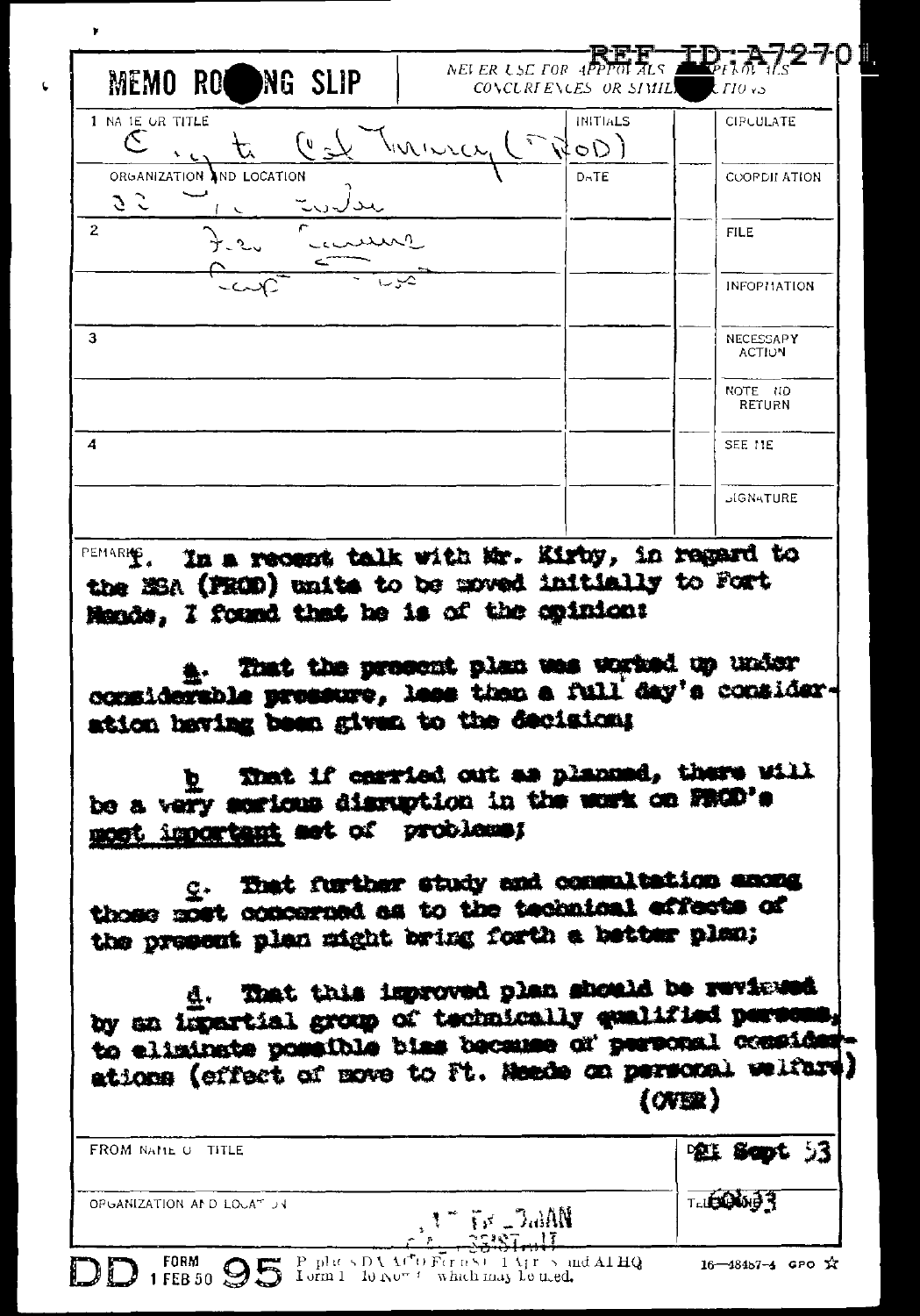2. I urge that the present plan be reconsidered and that Mr. Kirby be given full opportunity to express his views.

3. Moreover, this review should take place imendiately becouse, as I understand it, the personnel have already been chroniarized and unless we move fast, it will be too late to make a change in the placement

ŧ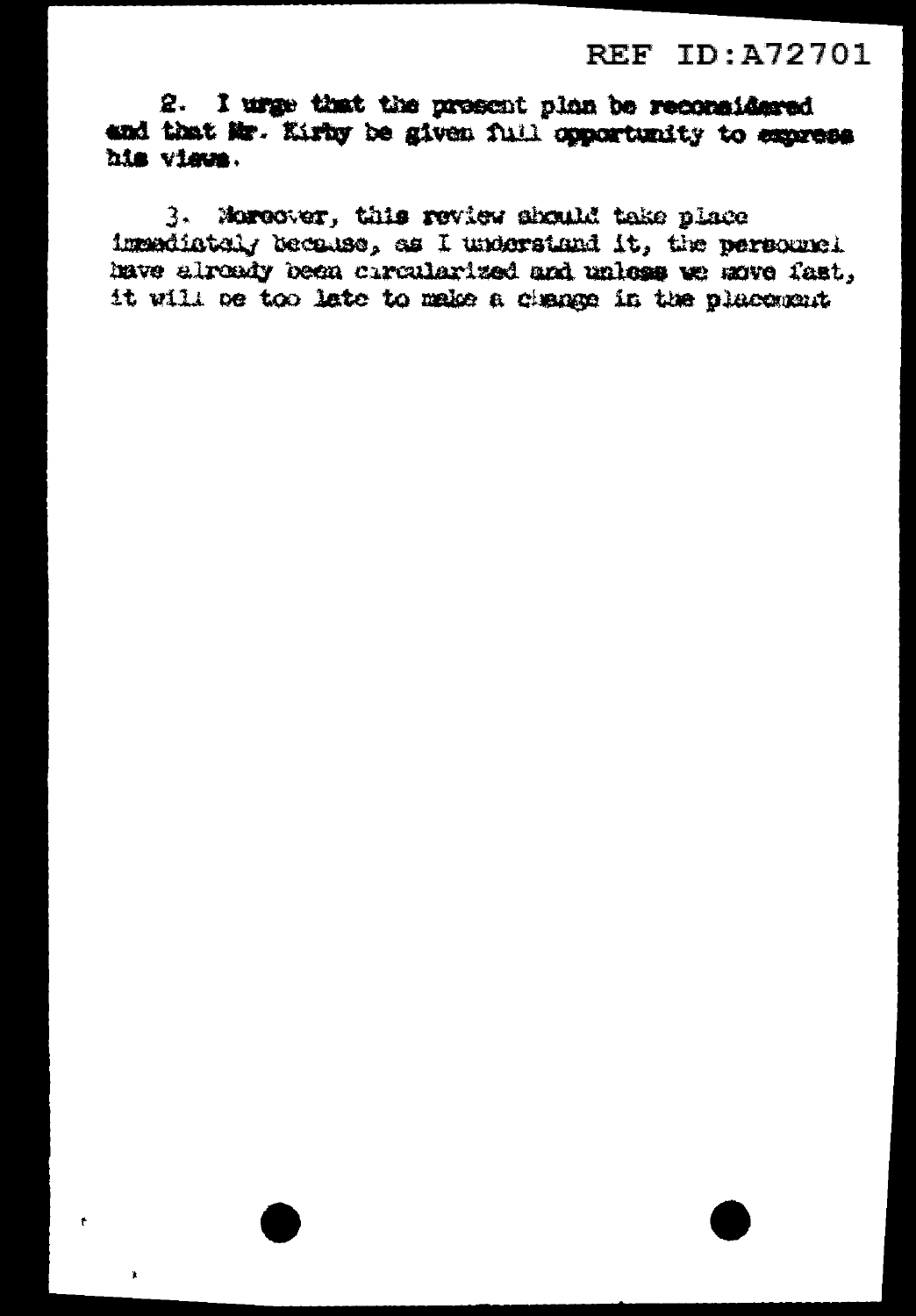NEVER USE FOR APPROVALS PPROVALS, **MEMORO NG SLIP CTIONS** I NAME OR TITLE OL **INITIALS CIRCULATE** MARC ORGANIZATION AND LOCATION **COORDINATION** DATE PROD  $\overline{2}$ **FILE INFORMATION** NECESSARY<br>ACTION  $\overline{\mathbf{z}}$ NOTE AND<br>RETURN SEE ME **SIGNATURE**  $\mathbf{v}$ REMARKS M 0  $D_{R-\mu}$ rNe. **|** ممعد Ω  $\epsilon$ Ĺ FROM NAME OR TITLE DATE ORGANIZATION AND LOCATION **TELEPHONE** DD : FORM 95 DA AGO Form 895, 1 Apr 48, and AFHQ 16-48487-4 aro \*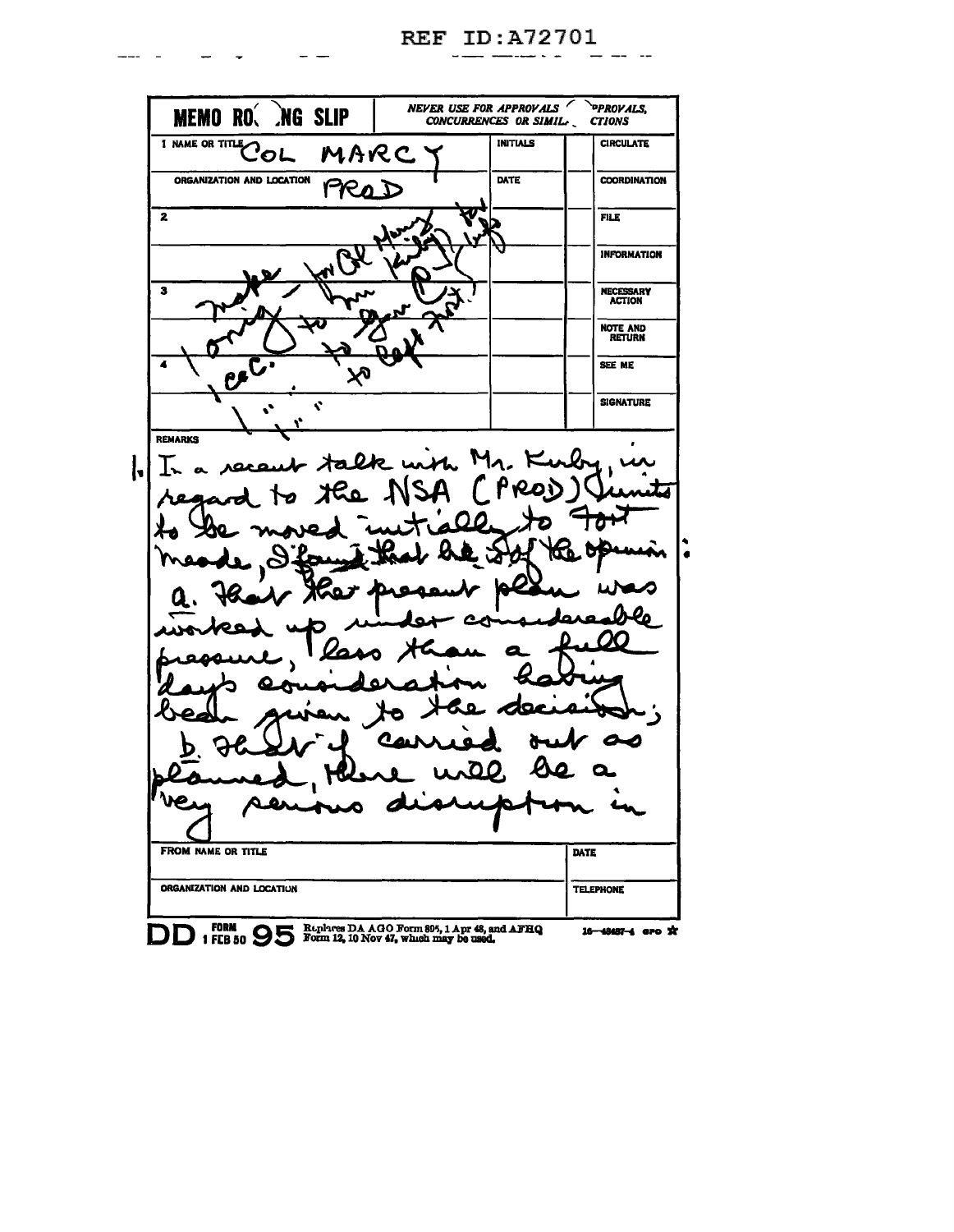$\bigcirc$ 

Her work on PROD's most Had further A C. Councilotatio wong the concerned att the creut pla effects of Xile  $\mathbf{0.1}$ forth' a be تتكلما improve be, avewed roup of the lifed perous, Et a bacause of permal ossible bib consideration effect of move to 77. Macde welfare on persona 2. I urge récommitter to the most of that the present plan de versibles rlaws.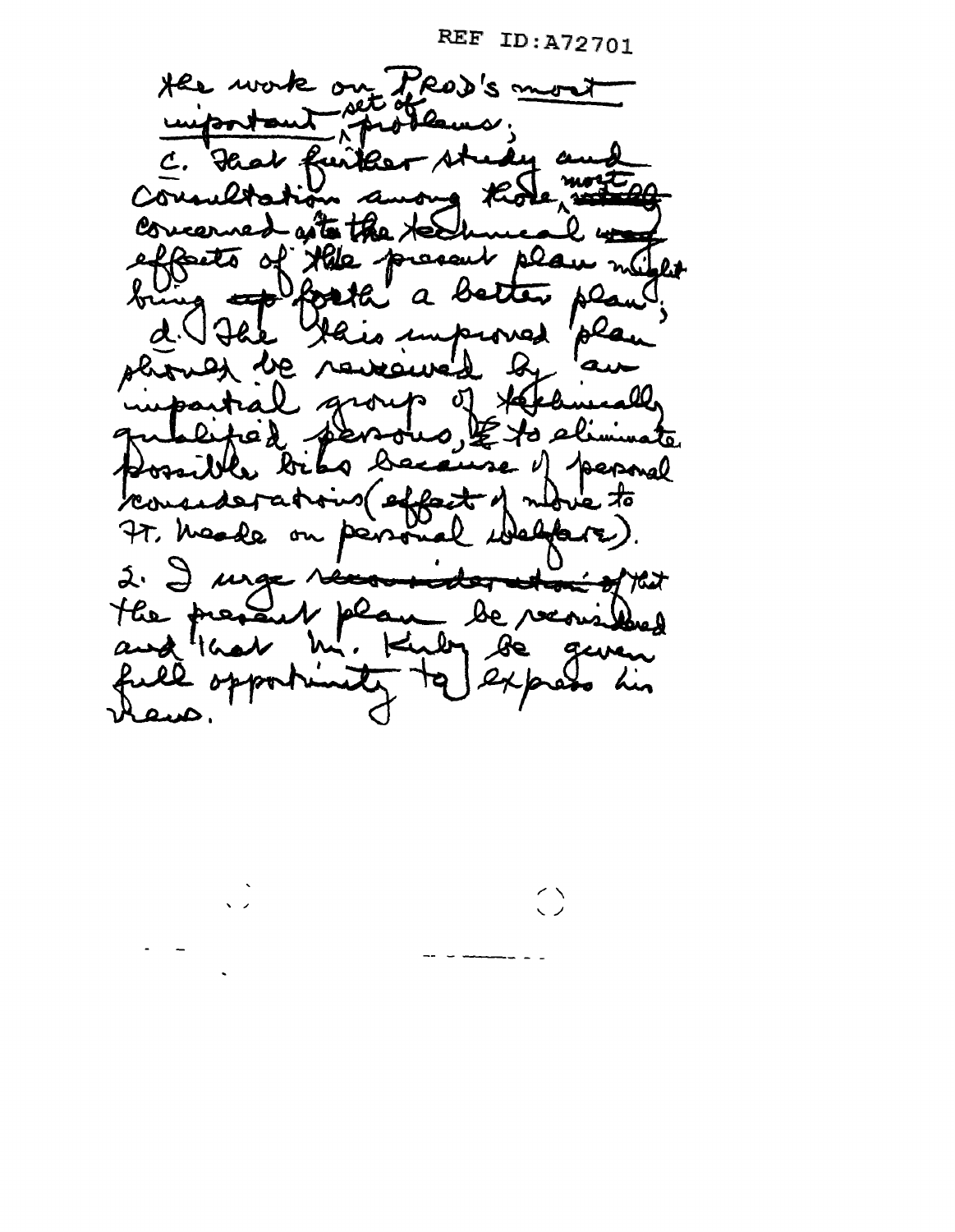

DEPARTMENT OF DEFENSE ARMED FORGES SECURITY AGENCY Washington 25. D. C.

AFSA SPECIAL BULLETIN

23 September 1952

# NEW SITE FOR ARMED FORCES SECURITY AGENCY

#### GENERAL

The new site for the Armed Forces Security Agency is located at Fort Meade, Maryland, twenty-five (25) miles from the center of Washington, D. C., eighteen (18) miles from Baltimore, and twenty (20) miles from Annapolis. The AFSA site is located on the western edge of the Fort Meade reservation near the new Baltimore-Washington turnpike. The area allocated to AFSA contains approximately 950 acres in a wooded and somewhat marshy area. After our construction has progressed, the low area will be filled in and a maximum of foliage retained. The area is comparatively isolated from other built-up areas of Fort Meade, and will be arranged for the convenience of AFSA employees.

#### FORT MEADE

Fort Meade is the headquarters of the Second Army, commanded by Lt. General Edward H. Brooks. The actual administration of Fort Meade is delegated to the Post Commander. In addition to Headquarters, Second Army, there are several other small units stationed at Fort Meade, some engagsd in direct support of Second Army, and others stationed there because of availability of troop housing. The old post of Fort Meade was designed for an abbreviated peace-time infantry or armored regiment. During World War II the post was expanded with temporary construction for use as a replacement depot for preparation of troops for shipment overseas.

#### ACCESS ROADS

It is anticipated that by the time a substantial portion of AFSA moves to Fort Meade the Baltimore-Washington turnpike will be open to traffic and other feeder roads will be extended and improved.

#### SCOPE, TIMING, AND STAGING OF MOVE

It is planned that all of the Agency will move to Fort Meade. Under preseqt plans no Agency activity will remain at Nebraska Avenue or Arlington Hall Station. Plans now under consideration indicate that some echelon of the Agency may move to Fort Meade within 15 months. The present thinking is that all or part of the new barracks will be used to house some portion of our operation. It may be necessary to occupy a few available temporary facilities at Fort Meade in order to house troops or to make possible an integrated move of one activity. Estimates indicate that the main building will be ready for occupancy 'about l July 1955. Circumstances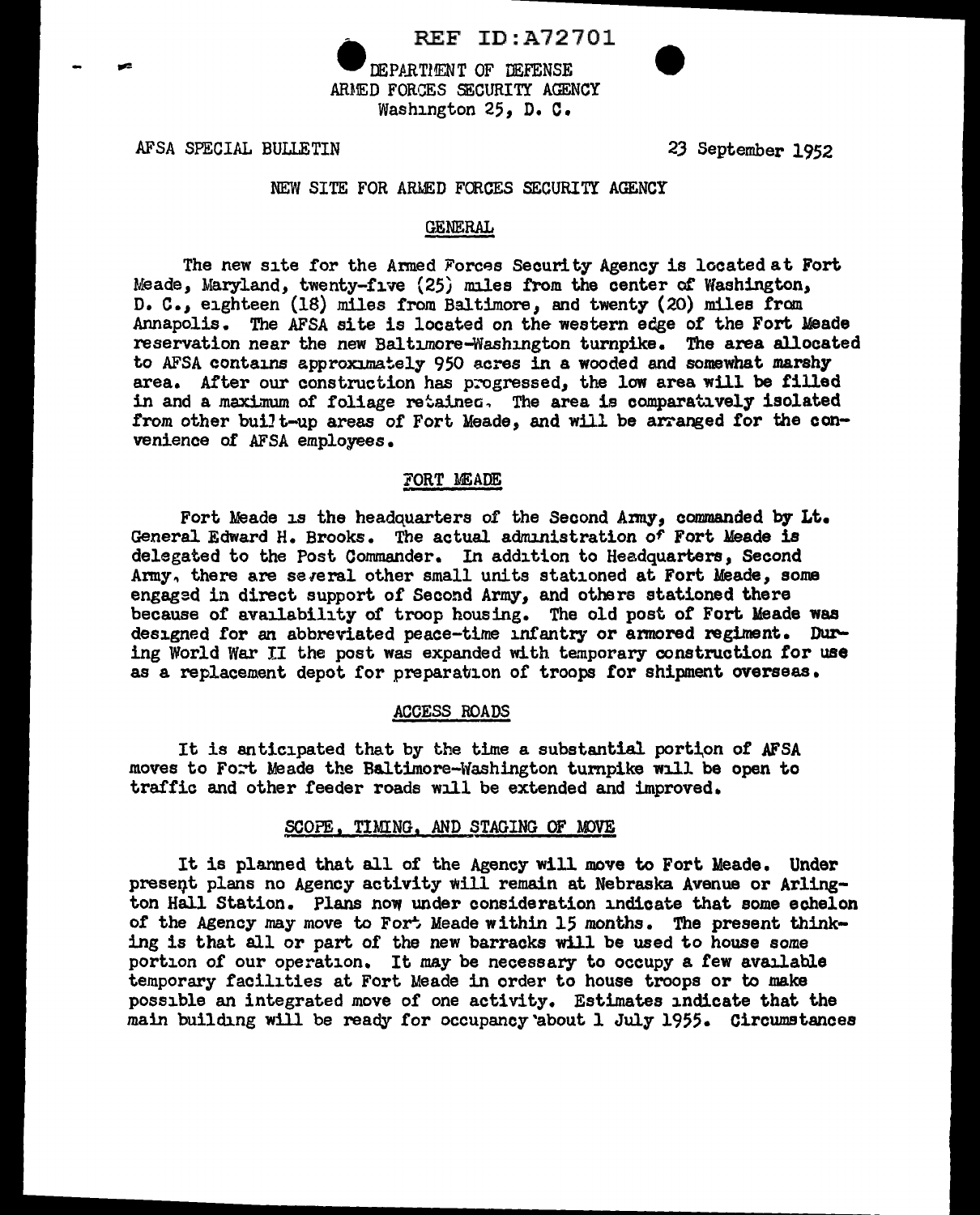.\FSA SPECIAL BULLETIN

j.

• 23 September 1952

...

t

may permit the -completion of the main building before this time.

#### AFSA CONSTRUCTION AT FORT MEAPE

The main building which will house all of AFSA operating agencies is a U-shaped building, measuring about 1000 feet in length, with each wing about 600 feet in depth. It will be a three-story building, plus basement, completely modern. Construction will be of concrete and the building will include many desirable communication and traffic facilities and working conveniences. The entire building will be air-conditioned and all facilities in the area will be heated from a separate central heating plant. Post utilities will be extended and expanded to take care of additional load. There will be  $3\frac{1}{2}$  500-man barracks, each 500-man banackdivided into two 250-man wings. The main building only will be fenced and the perimeter fencing will provide personnel traffic circulation through five gate houses. Parking will be provided for 5000 automobiles.

#### AVAILABILITY OF FAMILY HOUSING

Fort Meade contains a considerable number of family housing units of various types. This housing is inadequate to answer the needs of personnel, now stationed at Fort Meade and has been augmented by one group of about 400 houses constructed by private enterprise under the provision of the Wherry Bill and a second group of  $400$  houses ready for construction. (The subject of Wherry housing is discussed later in this paper.) Neither officers nor enlisted men can expect assignment of any government housing at Fort Meade. The Wherry housing now available and under construction at Fort Meade has been justified by the Department of the Army as a permanent requirement for the Department of Army personnel stationed at Fort Meade. Therefore, it must be assumed that AFSA personnel cannot expect to obtain any of this housing, but that we will request initiation of an additional project. There is a limited amount of rentals available in Laurel and other neighboring communities. Some of these may become available upon completion of the second block of Wherry housing at Fort Meade but the amount of these rentals is definitely limited. Undoubtedly, private enterprise will continue to build housing of various types in the vicinity of Fort Meade, both for rent and for sale. AFSA personnel, both military and civilian, will be queried in the near future as to housing requirements.

#### FACILITIES AVAILABLE AT FORT L'EADE

The service, supply, and recreational facilities available at Fort Meade, include a commissary, post exchange, bank, officer and enlisted men's clubs, theater, service stations, etc., which will be available to military personnel in accordance with the existing anny and post regulations. The main building will include a well-equipped cafeteria and several snack bars. An auditorium to accommodate 500 people is also included in the building as now planned. Ample parking will be available and the gate houses will be designed to permit circulation without any appreciable delay. Every effort will be made to permit participation by AFSA personnel in many Fort Meade activities.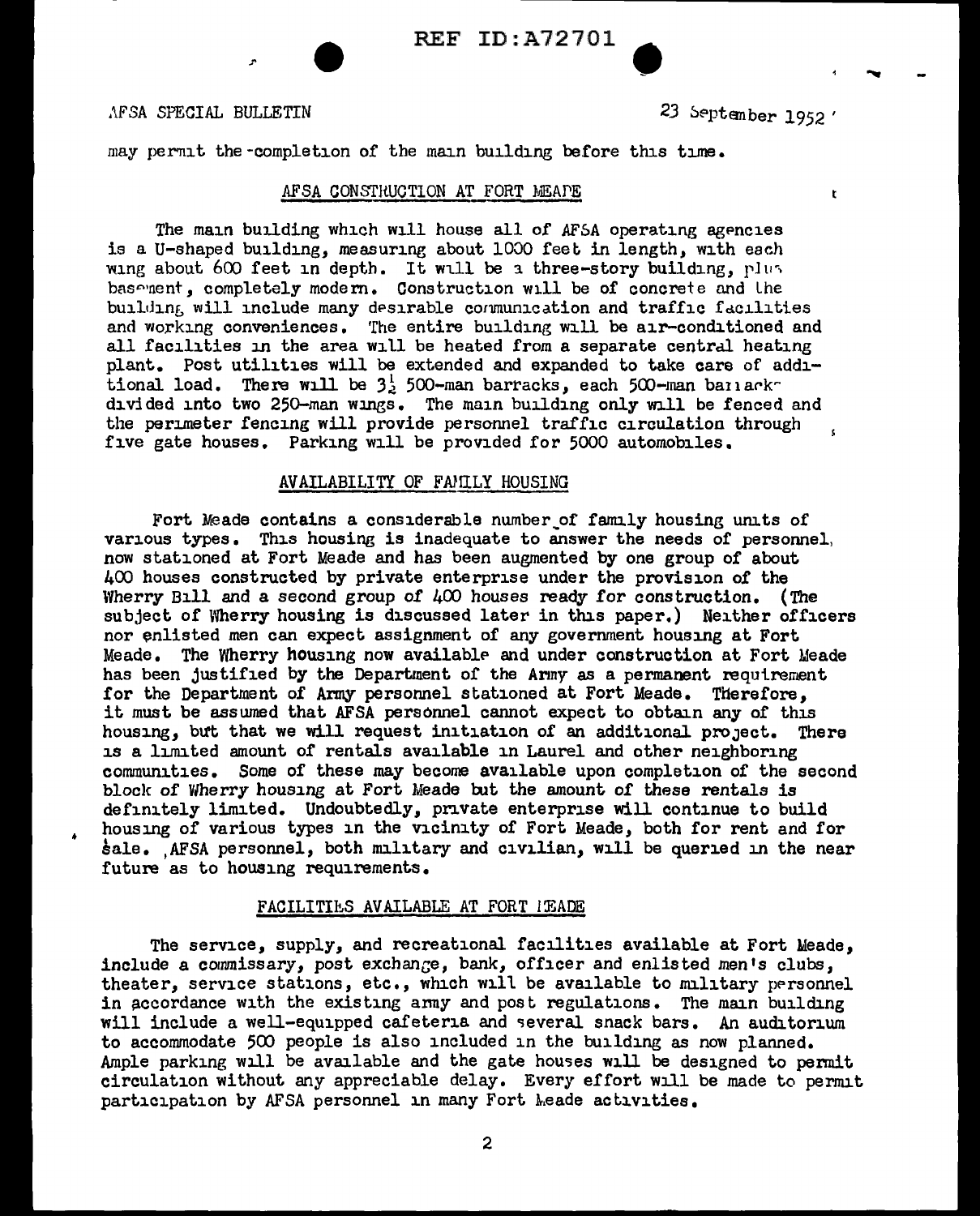

#### WHERRY HOUSING

There has been an apparent misunderstanding within the Agency as to the implications or administration of housing built under the provisions of the Wherry Bill. Some believe that the location of Wherry housing within a military reservation implies military control within the housing area. This is definitely not the case. Actually, from a standpoint of control, there is no difference between Wherry housing built on a military reservation or off a military reservation. In the case of Wherry housing built on the military reservation the land is leased to the private enterprise at a nominal yearly sum fer an extended number of years. In both cases, the government furnishes utilities, if available, on a reimbursable basis. It is of obvious advantage to the builder to use government land rather than buy expensive land adjacent to a government reservation. Again, it should be emphasized that Wherry housing is built on land owned or leased by the builder, that the housing contained thereon is the property of private enterprise, and that no government agency exercises any control over the administration of this housing except to control rentals and advise in the allocation of this housing. From a rental viewpoint, Wherry housing has distinct advantages. First, it is first-class housing, built in accordance with specifications approved by the Federal Housing Administration and the Chief of Engineers; second, the costs of expensive land have been eliminated with a consequent decrease in rentals; third, occupants have local Anny backing in the enforcement of rent controls and in the assurance of fair practices in the allocation of housing; fourth, Wherry housing projects are located on or adjacent to government reservations, providing easy access to places of duty. AFSA personnel who are not home owners or who do not plan to build or buy in the vicinity of the new site should give consideration to a requirement for the construction  $\cdot$ of this type of housing for their use.

# BACHELOR OFFICERS POLICY REFERENCE TO BOQS

Bachelor officers will be faced with an entirely different situation as regards housing at Fort Meade. Fort Meade will have a limited number of permanent-type BOQS and many hundreds of mobilization-type BOQs. The Post Commander at Fort Meade will provide all billets for bachelor officer personnel and the Director, AFSA, will delegate to him the authority to make assignment in accordance with pertinent regulations. Regulations governing the assignment of BOQs and the payment of rental allowances to bachelor officers prohibits any bachelor officer to live off the Post and draw rental allowance when any adequate bachelor officers quarters are available on the Post. 'This, in eifect, means that all bachelor officers assigned to AFSA will live on the Post at Fort heade. This item is inserted in order that all concerned may realize that some change of living conditions will take place after our *move* to Fort Meade.